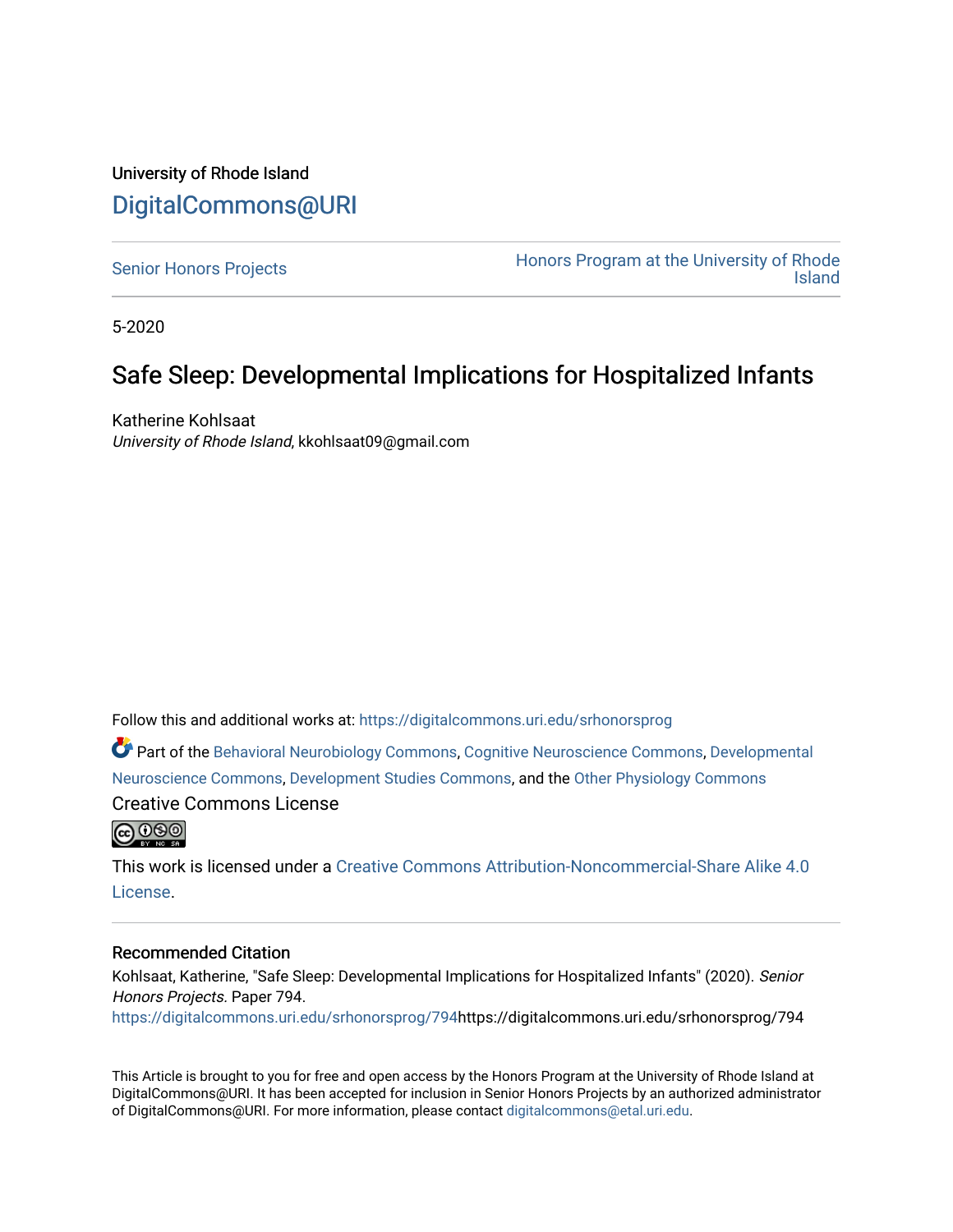### **Safe Sleep: Developmental Implications for Hospitalized Infants**

**Literature Review**

*Katherine Kohlsaat, Cell & Molecular Biology, Human Development & Family Studies Sponsor: Irene McIvor Mason, Human Development & Family Studies*

Every year, 1 in 100 children are born with a congenital heart defect (CHD) (Center for Disease Control and Prevention, 2019). While there are many different types of CHD, as a whole, it is the most common birth defect, affecting nearly 40,000 births in the United States each year (Center for Disease Control and Prevention, 2019). In addition to the physical limitations that a CHD can place on individuals, about 20-30% of people have developmental or cognitive disorders stemming from their congenital condition. With this, children with CHD are about 50% more likely than other children to receive special education services (Center for Disease Control and Prevention, 2019). Parents of children with a CHD are reporting that their children experience more difficulty with learning, concentration, communication, self-care, as well as the development of fine and gross motor skills. When the medical field has advanced rapidly enough to the point where 69% of babies born with a critical CHD are expected to live to at least 18 years of age (Center for Disease Control and Prevention, 2019), it is a curious question as to why the cognitive effects of CHD have not matched up with the physical milestones. Now that a majority of these patients are living through adolescence, it is becoming increasingly important to make sure that their cognitive abilities allow them to have a substantial quality of life. This type of tracking and intervention begins on the day of birth, during the very first hospitalization, and through the very first surgery.

Many aspects of infant hospitalization have been shown to contribute to long-term neurological effects in children with CHD. Some of these can include time under anesthesia,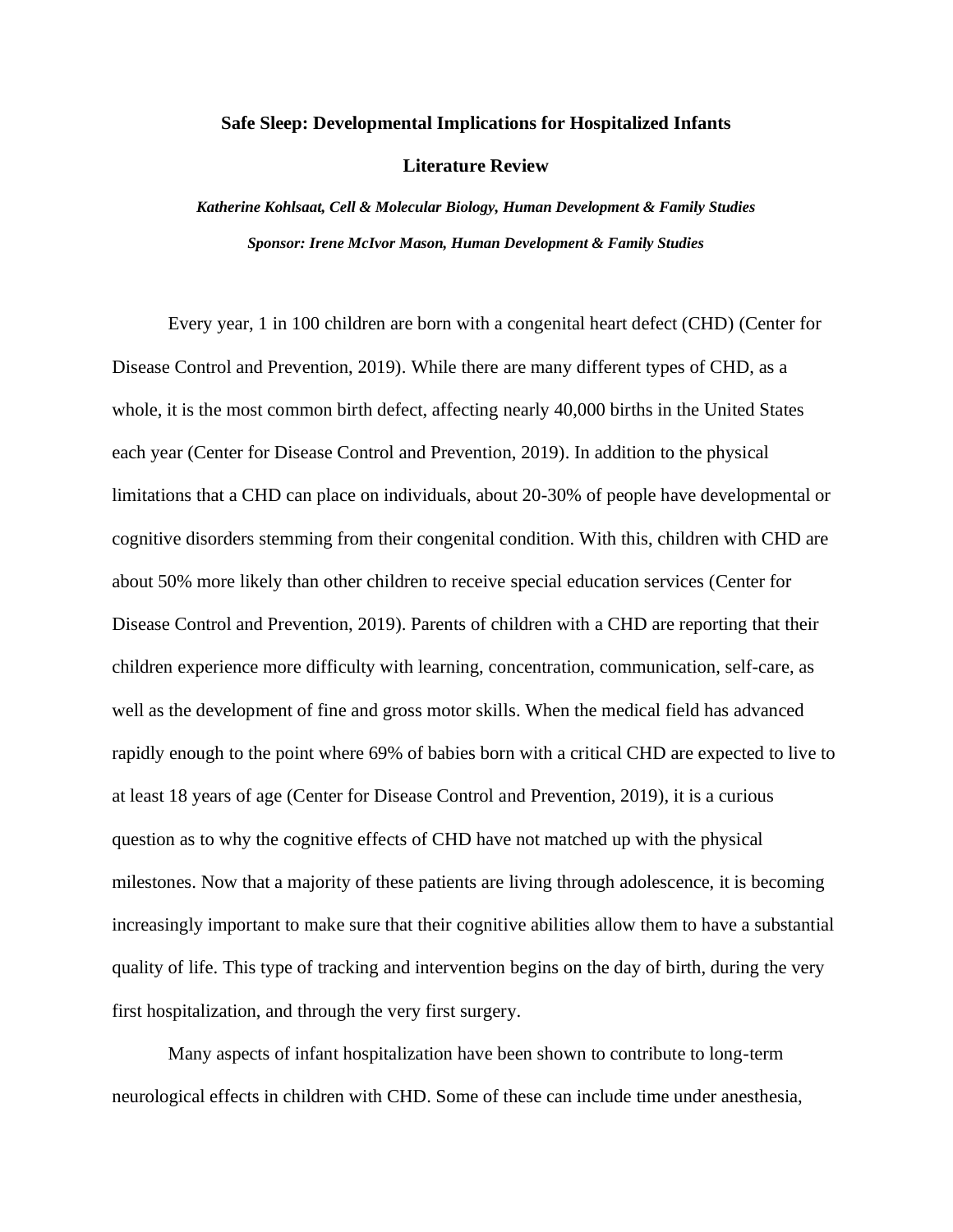length of hospitalization, medications, or quality of sleep in the hospital environment (Center for Disease Control and Prevention, 2019). Normally, infants sleep for an average of 16 hours a day, and this resting time is needed for critical neurological development. When this quality sleep is interrupted for routine care in the hospital environment, because of bright lights or loud noises, or due to other health issues stemming from operations (gastric reflux), infants are being put at risk for cognitive delays as they grow older.

The purposes of this literature review are to trace the history of medical developments, including relevant theories, that resulted in the notion that infants with reflux symptoms should be placed in the prone position (lying flat on the stomach) for sleep. In addition, it is important to estimate the overall effectiveness of this treatment by evaluating past research studies that centered around hospitalized infant sleep and nursing care. With that, medical guidelines stemming from the American Academy of Pediatrics (AAP) as well as individual hospitals will be summarized and evaluated based on their reasoning for specific practices and how that could potentially impact young patients in the long term. Finally, the possible fruitful areas of research that could benefit this aspect of medical practice will be described based upon the research available to date.

### **Developmental Features of Sleep/ Adverse Cognitive Outcomes in Children with CHD**

Any type of congenital heart defect (CHD) poses a great threat to a child's cognitive abilities long-term. Without even the consideration of what role sleep plays, the medical intervention that these anomalies require is commonly extensive. Clinicians at Montreal Children's Hospital found that children with heart defects can have ongoing neurologic, motor, and developmental deficits well after surgical correction (Limperopoulos, Majnemer, Shevell, Rohlicek, Rosenblatt, Ichervenkov, & Darwish, 2002). This study used neurodevelopmental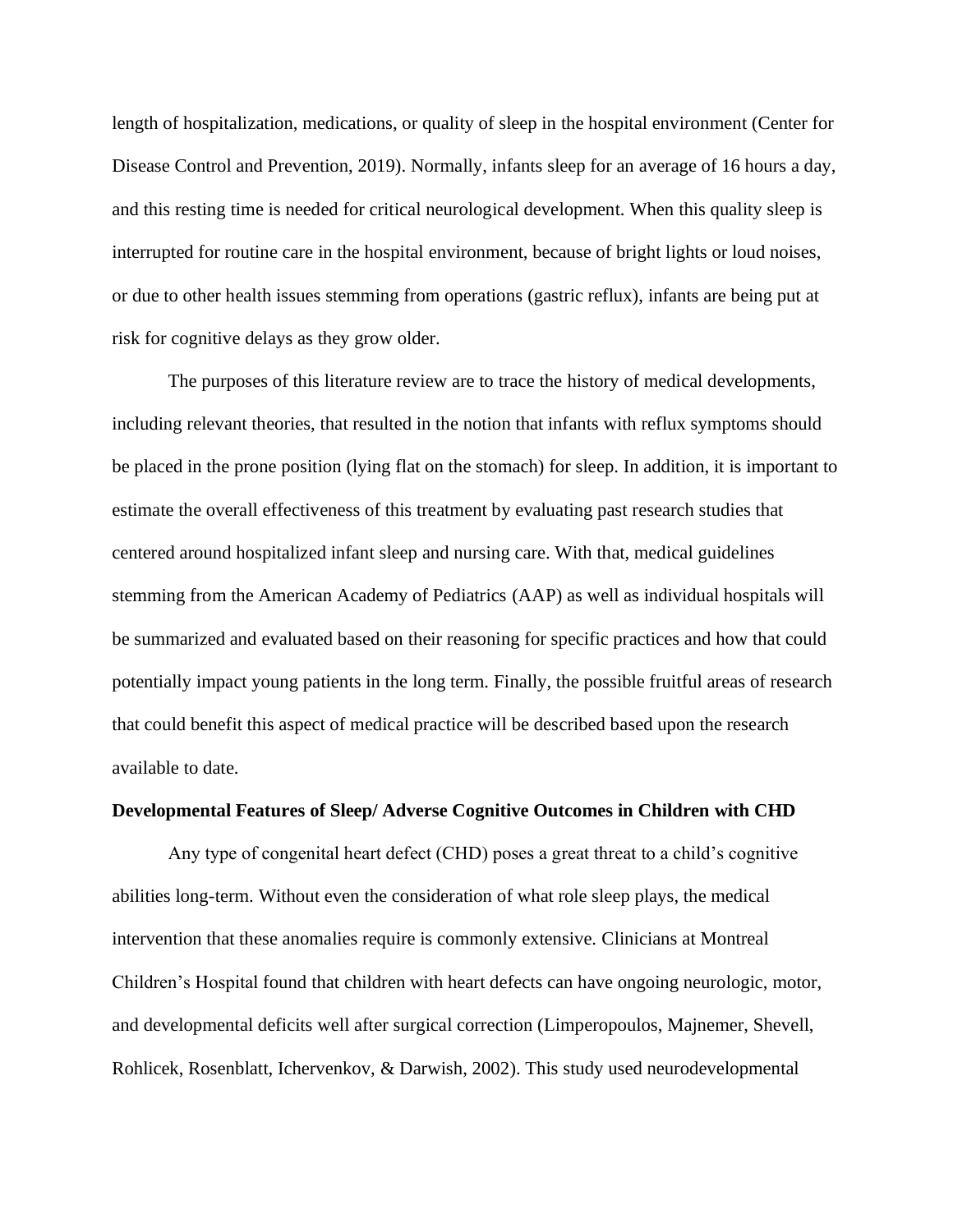assessments administered before open-heart surgery and again just before discharge to identify neurologic abnormalities present as a result of the CHD, and possibly as a complication from surgery. The assessments performed included a basic neurologic examination, a developmental assessment that placed emphasis on motor skills, and a cardiorespiratory assessment (Limperopoulos et. al., 2002). What the researchers found was that there was a significant relation between the time spent in the Intensive Care Unit (ICU) and length of hospitalization, with subsequent neurologic findings, gross/fine motor impairments, and cyanosis (Limperopoulos et. al., 2002). Specifically, 41% of patients had abnormal neurologic examinations just before discharge, along with 42% of patients having gross/fine motor delays (Limperopoulos et. al., 2002). The neurologic abnormalities seen included muscle tone changes, cranial nerve deficits, and behavioral difficulties. Few studies like this have examined the preoperative neurodevelopmental status of young infants undergoing open heart surgery, however this is an important marker for subsequent neurologic, motor, and global developmental outcomes. If neurologic abnormalities are this prevalent in the CHD population simply because of surgery and diagnosis, it is imperative to consider how the developmental factors of a detrimental sleep environment heighten the severity of these symptoms.

In this first year of life, sleep abundance is allowing for the rapid cognitive development of an infant, which in turn results in the achievement of developmental milestones (Mindell, Owens, & Carskadon, 1999). If this process is disrupted in any way, it can have lasting long-term effects. Healthy sleep for any aged child consists of an organized and consistent schedule, minimal bright lights in the bedroom along with a gradual increase of light exposure in the morning, calming bedtime activities that reduce cognitive and emotional stimulation, and low noise levels (Mindell et. al., 1999). This creates an optimal environment for memory retention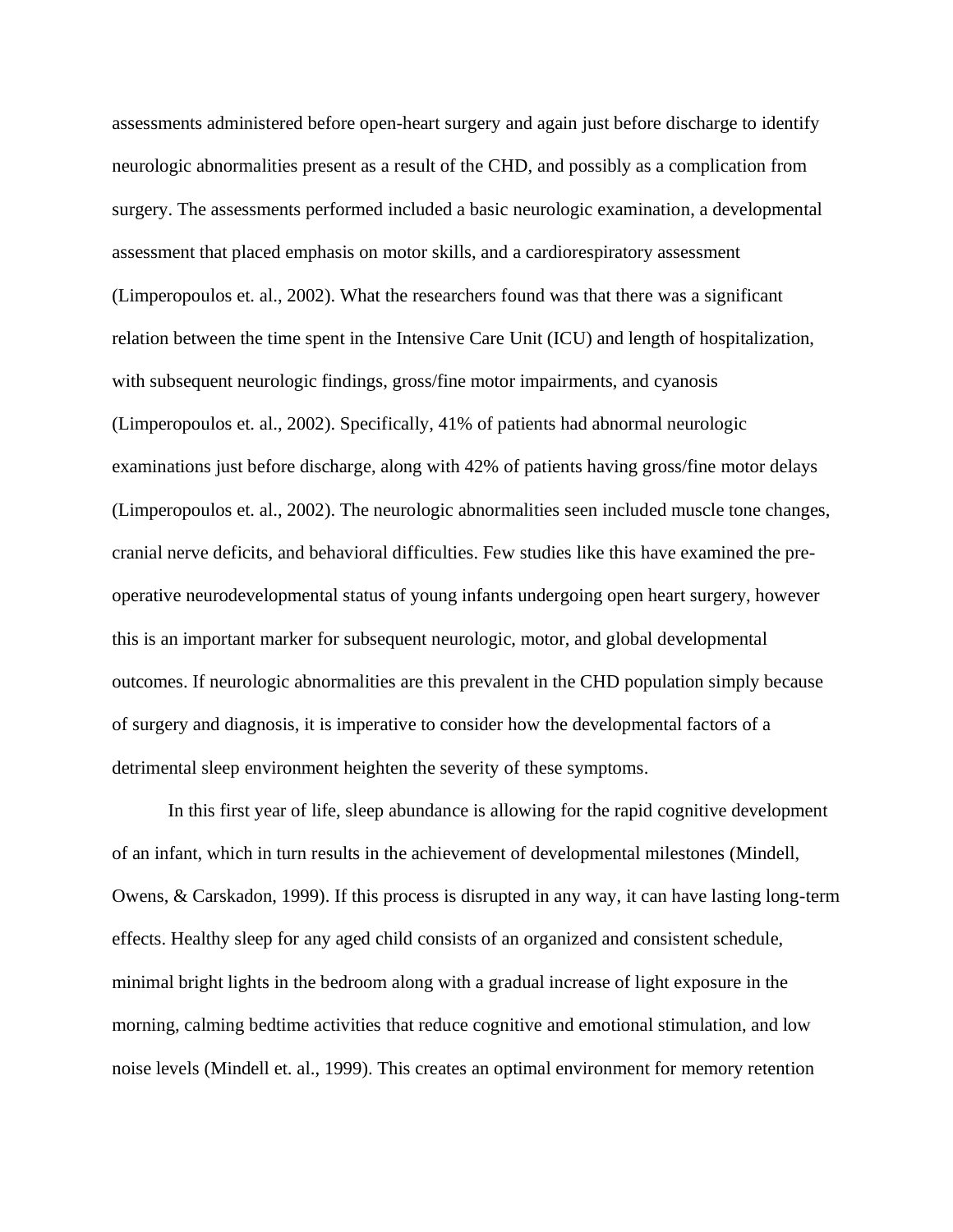and executive functioning development, particularly in infants. However, when these factors are missing from an infant's routine, the opposite effect can ensue.

Particularly in a hospital, it is difficult to maintain a consistent sleep schedule due to the necessities of around the clock nursing care. Lights are bright and noise levels are high, but for good reason as the fragile patients in the Cardiac Step-Down Unit must be constantly monitored. But patients' parents are quick to report that their child is suffering from what clinicians call deficient sleep, defined as short sleep that lacks in duration and results in misaligned circadian rhythms (Mindell et. al., 1999). When a child is recovering from cardiac surgery, the added stress that deficient sleep places on the already overworked body is significantly detrimental. While the neurological system is attempting to develop at a rate in line with this child's otherwise healthy peers, it is wrestling with the difficulty to develop memory retention and executive functioning skills. Deficient sleep is linked to changes in reward-related decision making, but can also place a detriment on purely physical practices. Circadian misalignment is related to issues with cardiac function, metabolic control, and overall energy. These are issues that cardiac surgery is helping to fix, so it is alarming to see that the recovery environment could be compounding these problems once again.

### **Sleep Quality Due to Illness (i.e. Cardiac Surgery)**

A thorough understanding of sleep disruptions is important for medical professionals as there is often a relationship between sleep, medical, and psychological issues (Mindell et. al., 1999). Available evidence on sleep of critically ill children admitted to the Pediatric Intensive Care Unit (PICU) shows that sedatives are commonly used as treatment in these children in order for them to sleep better (Kudchadkar, Aljohani, & Punjabi, 2014). However, sedatives can actually decrease slow wave sleep and rapid eye movement sleep (Kudchadkar et. al., 2014).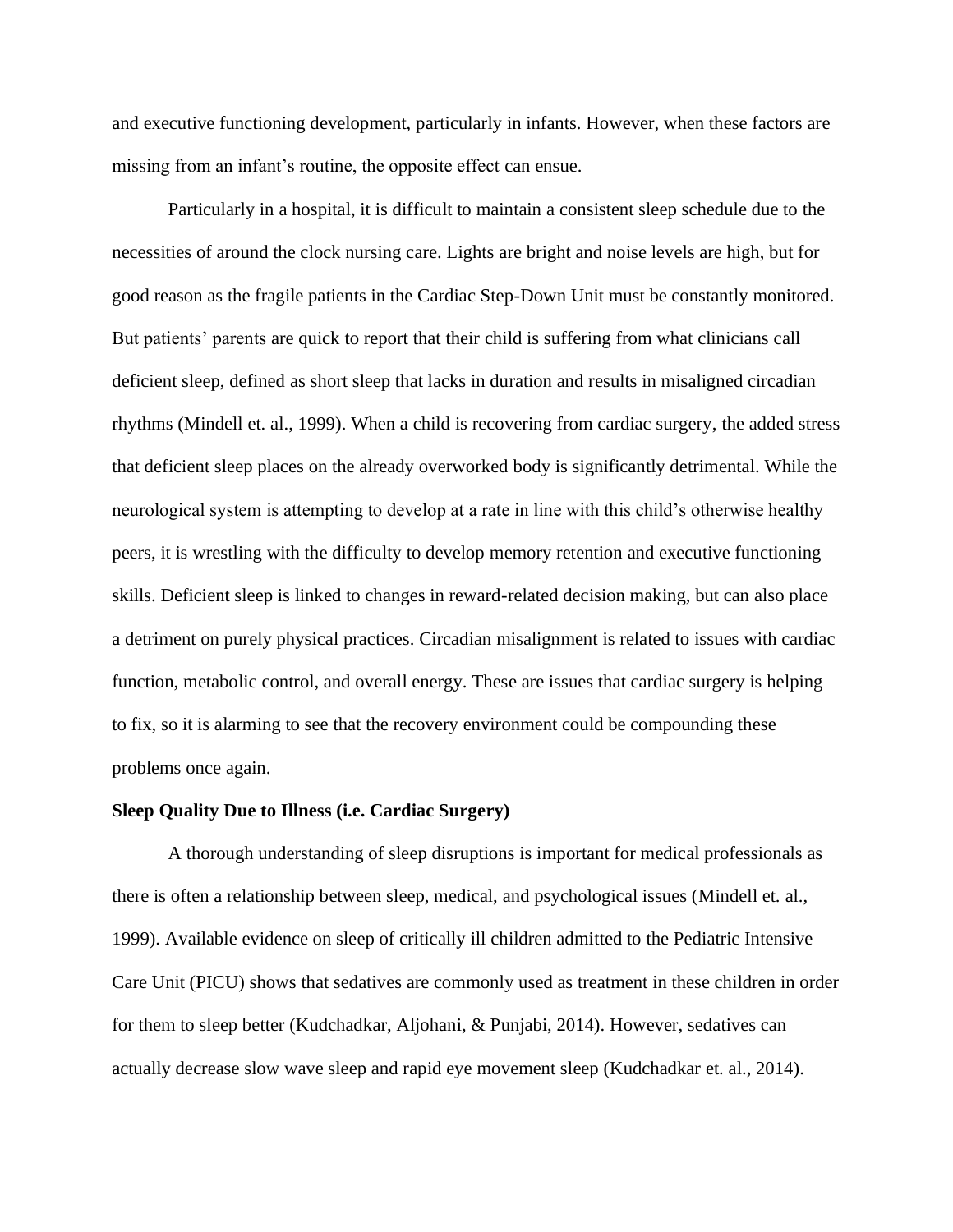Rapid eye movement sleep, more commonly referred to as REM sleep is critical in allowing the body to take the time to make gains neurocognitively. If a clinician's solution for getting an infant to sleep in the hospital is not a healthy one, it cannot truly be a solution. Complex congenital heart disease is one of the top five reasons for pediatric hospitalization (Kudchadkar et. al., 2014). Sleep disturbances are virtually unavoidable as a result of critical illness, seeing as it places a great deal of stress on a mind simultaneously undergoing active neurocognitive development. Recommendations from the Society for Critical Care Medicine suggest that sleep assessment be part of routine care (Boergrs & Koinis-Michell, 2010). They consider a lack of sleep in the ICU to be a modifiable risk factor for detrimental outcomes (Barnes-Daly, Fratzke, Honarmand, Watson, 2019), meaning that if more emphasis is placed on the betterment of the subject, the severity of the risk will decrease. Clinicians are encouraged to recognize "inherent patient characteristics that may predispose [them] to sleep disruption in the ICU" (Barnes-Daly et. al., 2019) as well as manage physiological and psychological factors that are inherently disruptive to quality sleep (Barnes-Daly et. al., 2019). If clinicians keep these views at the forefront of their mind when delivering care, they will be more aware of the detriments the ICU environment places on patients, and act quickly to minimize them.

Children with chronic illnesses experience more sleep problems than healthy children. Research suggests that sleep problems are linked to difficulty with academics, cognitive skills, memory and learning (Kudchadkar, Barnes, Anton, Gergen, & Punjabi, 2017). Chronic and acute medical conditions in pediatric populations increase the risk for sleep disruption. Unique features of the hospital environment such as noise, light, and nighttime disruptions related to nursing care can disrupt sleep routines. Illness and infant hospitalization play a large role in sleep patterns of these individuals. Sleep is not passive- it is characterized by many physiological changes. Sleep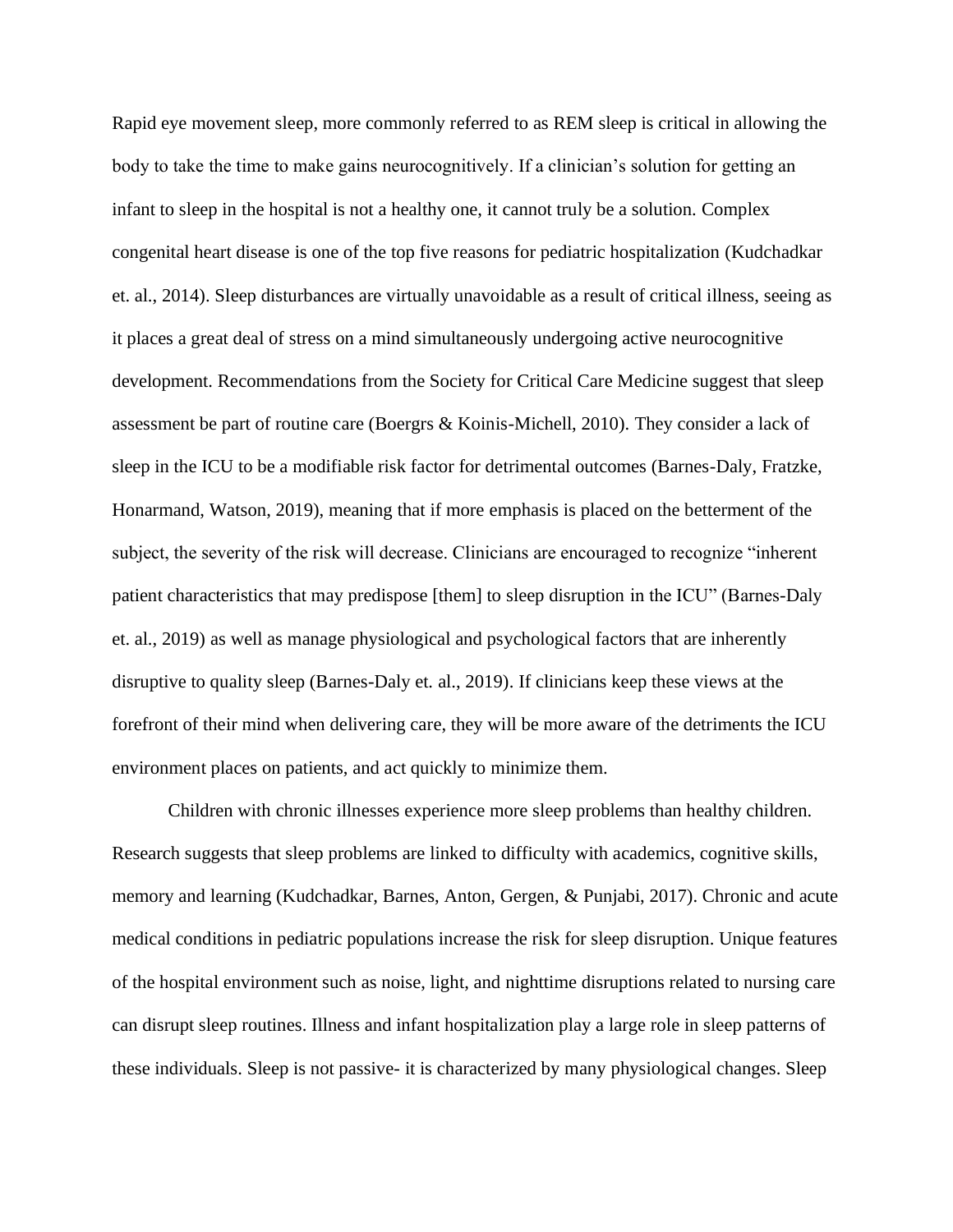needs constantly change in growing children to reflect brain maturation (Kudchadkar et. al., 2017). Noise, pain, anxiety, medications, interruptions for nursing care, and invasive medical interventions all relate to sleep disruption (Kudchadkar et. al., 2017). Because this disruption occurs at a time when recovery/healing is the goal, that further interferes with important physiological processes and can lead to increased energy release, impaired immunity, and delirium. This can also be associated with changes in brain morphology and neurocognitive outcomes (Kudchadkar et. al., 2017). Sleep promotion is not a priority in hospital culture, even though sleep disturbances increase morbidity and mortality rates (Redeker & Hedges, 2002). When recovering is an infant's goal, physiological processes needed for this are interrupted by sleep disruption. In fact, 40% of children recovering from surgery demonstrate severe circadian rhythm disturbance (Redeker & Hedges, 2002). This lack of sleep quantity and quality leads to decreases in complex biochemical, autonomic, and neurophysiologic mechanisms that have not been able to "recharge" fully (Redeker & Hedges, 2002). Cardiac patients have few opportunities to complete sleep cycles during the first few postoperative days. Sleep cycles are extremely difficult to complete in the immediate post-op days after cardiac surgery regardless of other environmental factors. However, if environmental factors prolong this inability, sleep pattern disturbances can persist even after discharge.

# **ICU Environment/ Nurse Attitude/ NICU Nursing Practice/ Nurse Knowledge and Education/ Parental Education**

The concept of sleep promotion in the hospital environment begins directly with nursing care. These are the individuals who spend the most amount of time with these patients, and are directly responsible for a majority of their care. The first critical piece of this present research study is the use of a survey to collect information regarding the hospital environment to acquire a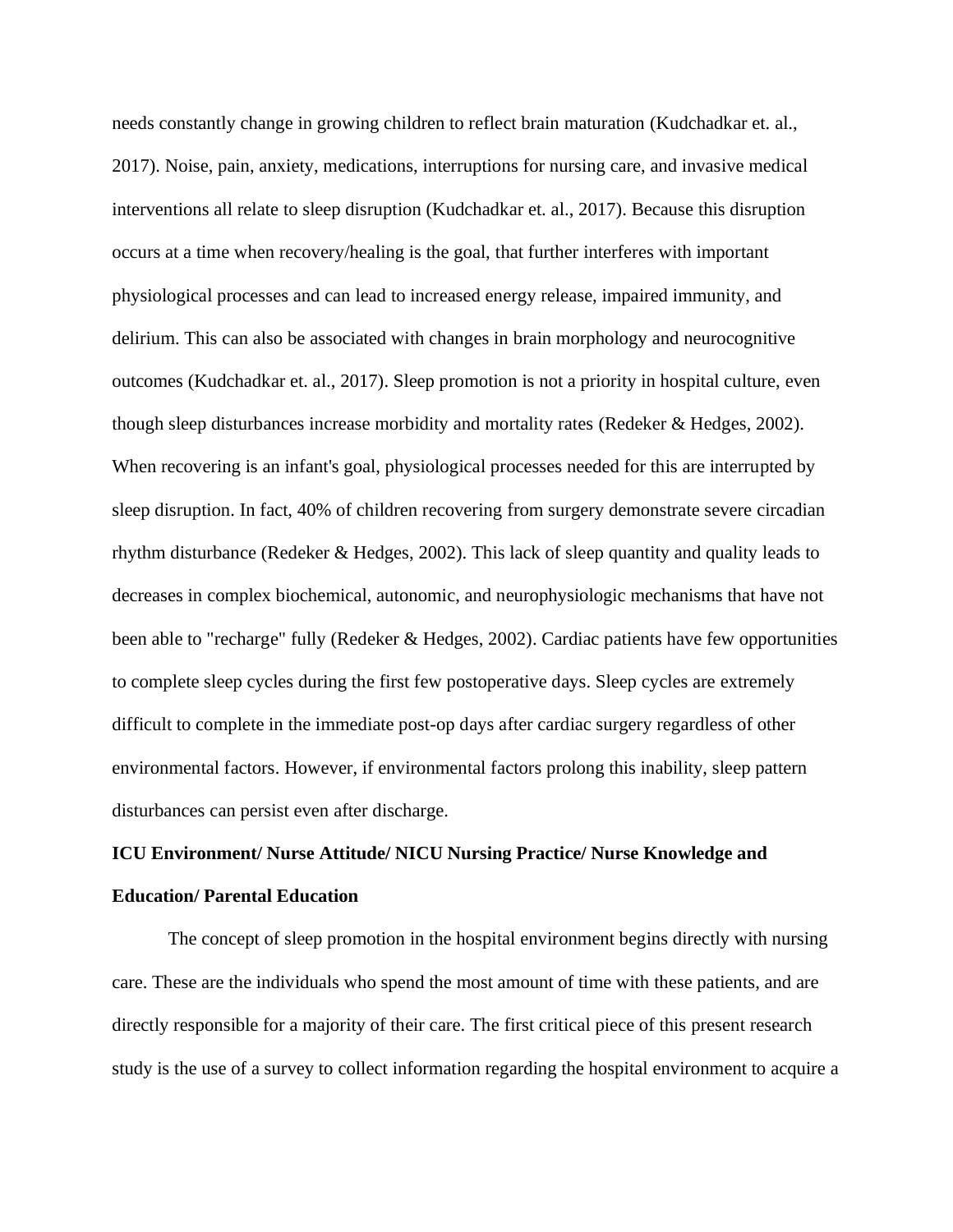baseline level of knowledge as to what nursing practices are used in the Cardiac Step-Down Unit. This type of approach has been used by many different research teams before, and has proven to be effective.

In 2010, a team of researchers in hospitals in two Middle Atlantic states were looking to evaluate nursing knowledge and practice regarding the implementation of the American Academy of Pediatrics (AAP) Recommendations of safe sleep. Using a convenience sample of practicing nurses in level II and level III Neonatal Intensive Care Units (NICU), the research team wanted to describe NICU nurses' knowledge of Sudden Infant Death Syndrome (SIDS) risk-reduction measures (Grazel, Phalen, & Polomano, 2010). Nurses are in a very influential position to educate parents about how to protect their children from infant dangers. This study showed that 85% of the 430 NICU nurses that completed the survey were able to identify the correct AAP Guidelines for Safe Sleep, proving that nurses are knowledgeable on the subject. At discharge, 73% of the nurses verbally communicated with parents, 53% provided literature, and 14% used audiovisual aids to educate parents about safe sleep (Grazel et. al., 2010). While this specific study focuses on SIDS prevention rather than identification and prevention of developmental delays, similar methods are used and are able to "support other published research that points to inconsistencies in nursing practice" (Grazel et. al., 2010). It is interesting to note that age, years of nursing/ NICU nursing practice, and educational preparation did not significantly contribute to the AAP practices that the nurses performed, meaning that most of this knowledge had to have been obtained through on-the-job participation, further compounding the question as to why this knowledge is not being consistently used in practice.

When studies focus on the effects of the ICU environment on patient sleep quality, it leads to the creation of strategies for improvements in patient care. At University Hospital in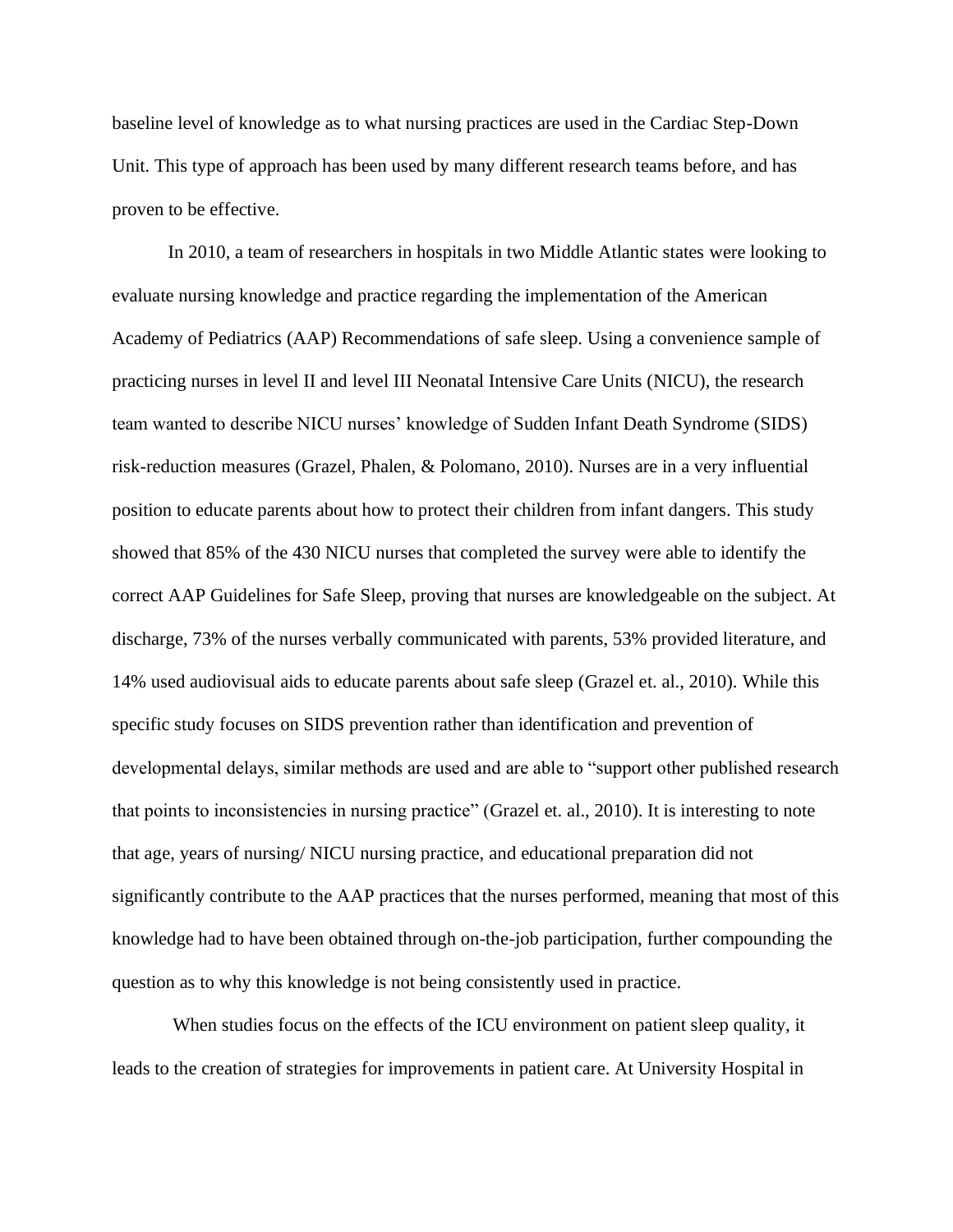Norway, researchers were looking to investigate the perceptions of sleep-promoting interventions that ICU nurses believe they provide. The research team looked at four main approaches: noise reduction, light reduction, patient comfort improvement, and clustering of patient care activities (Eliassen & Hopstock, 2011). After the 25 nurses employed in this ICU completed the survey, it was determined that the most important factor contributing to sleep deprivation was environmental stimuli (Eliassen & Hopstock, 2011). Light and noise are the two most common issues surrounding the serenity of an ICU environment. Even in an everyday setting, they can commonly hinder an individual's ability to sleep, no matter their age. It is an interesting question then, as to why these factors are more prevalent in an environment that is supposed to promote recovery, while simultaneously hindering a primary recovery method.

Patients treated in an ICU have the largest amount of sleep abnormalities (Levy, Hassan, Plegue, Sokoloff, Kushwaha, Chervin, Barks, & Shellhaas, 2016). Theoretically, this fact would only be heightened in the infant population, as not only are they being disturbed during sleep for various medical reasons, but they are inherently learning how to regulate their sleep, and this ability is being impeded upon in the hospital. Studies on the relationship between infant behavior and hospital environment regarding sleep have been largely led by the Newborn Individualized Developmental Care and Assessment Program (NIDCAP). NIDCAP is a structured program of specially trained caregivers to administer care in the intensive setting that includes environmental modifications and behavioral assessments designed to provide developmentally appropriate practices to high risk neonates (Levy et. al., 2016). Primary investigator, Jennifer Levy MD, conducted polysomnography tests on infants at risk for cerebral dysfunction, as well as data collection on handling, infant behavioral states, and associated respiratory events (Levy et. al., 2016). She found that sporadic instances of hands-on care is associated with respiratory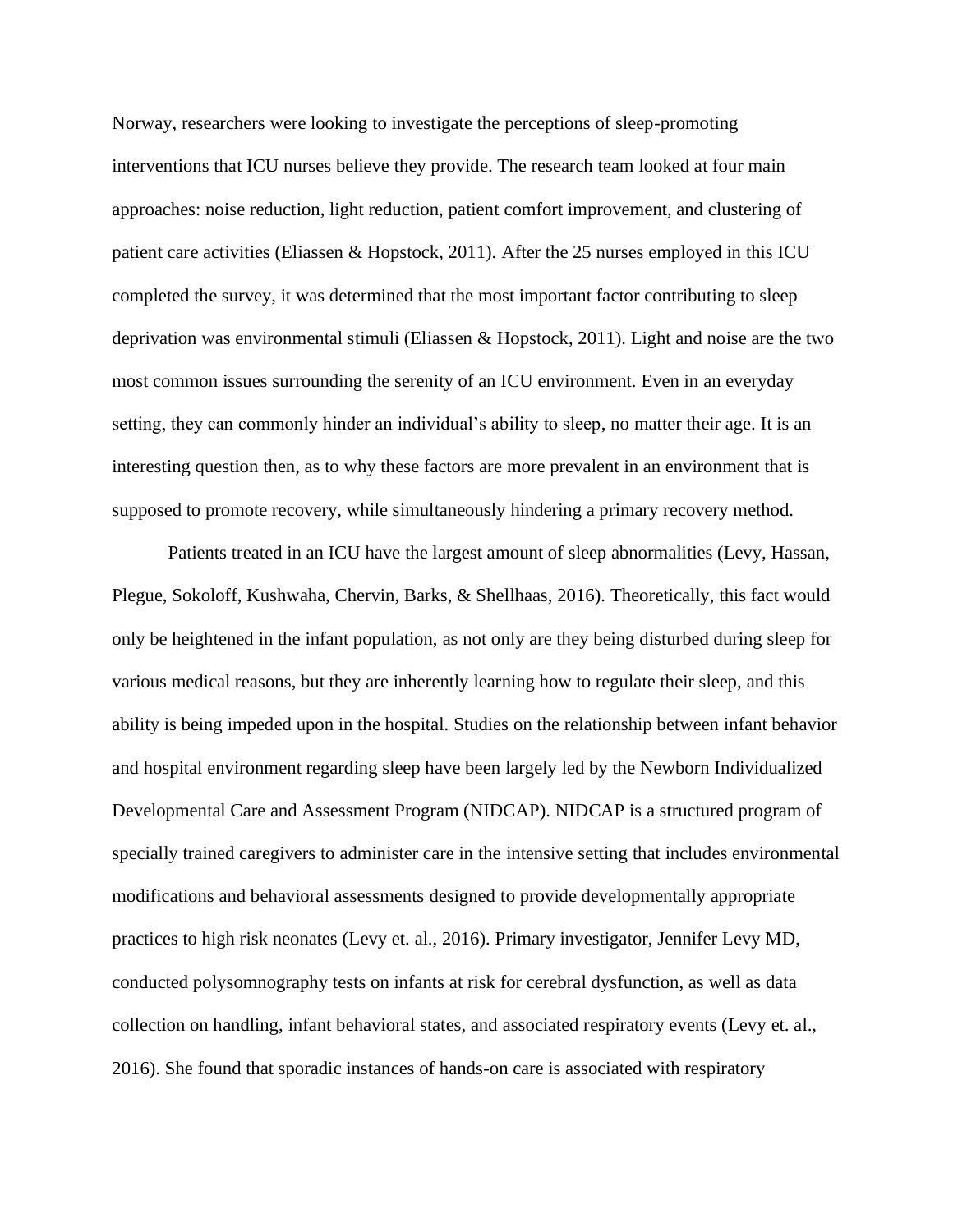instability in infants (Levy et. al., 2016). This example is evidence showing that clustering nursing care as much as possible gives these infants a sense of routine, and in turn allows for the realignment of circadian rhythms (Levy et. al., 2016).

Once hospital research personnel have identified these heightened issues, it then becomes time to develop methods to fix them. In the case of Kristin Shadman, in conjunction with the American Family Children's Hospital in Madison, Wisconsin, it was assumed that adherence to AAP safe sleep Guidelines among staff was low. Therefore, she developed a quality improvement study with the aim of increasing adherence that focused on Plan-Do-Study-Act cycles (Shadman, Wald, Smith, & Coller, 2016). This research team used a series of trial and error methods over an extended period of time to achieve their goal of increasing safe sleep practices in the hospital environment. Nursing knowledge was assessed before and after cycles of education. When a method of improvement was implemented (ex. redesign of room setup processes), safe sleep practices were measured continuously with room audits during sleeping episodes (Shadman et. al., 2016). Multiple methods of improvement were implemented over the course of this study. Over time, through statistical process control and run charts identifying the sustainability of hospital safe sleep practices, significant improvements were noted in individual nursing practice. Specifically, adherence to guidelines improved by 26.9% (Shadman et. al., 2016).

### **Sleep Quality Due to Parent Education/ Discharge Readiness**

Discharge readiness is defined as the masterful attainment of technical skills and knowledge, emotional comfort, and confidence with infant care by the primary caregivers (Smith, Hwang, Dukhovny, Young, & Pursley, 2013). As important as an improvement in hospital sleep quality in infancy is, if these practices are not continued upon discharge, the same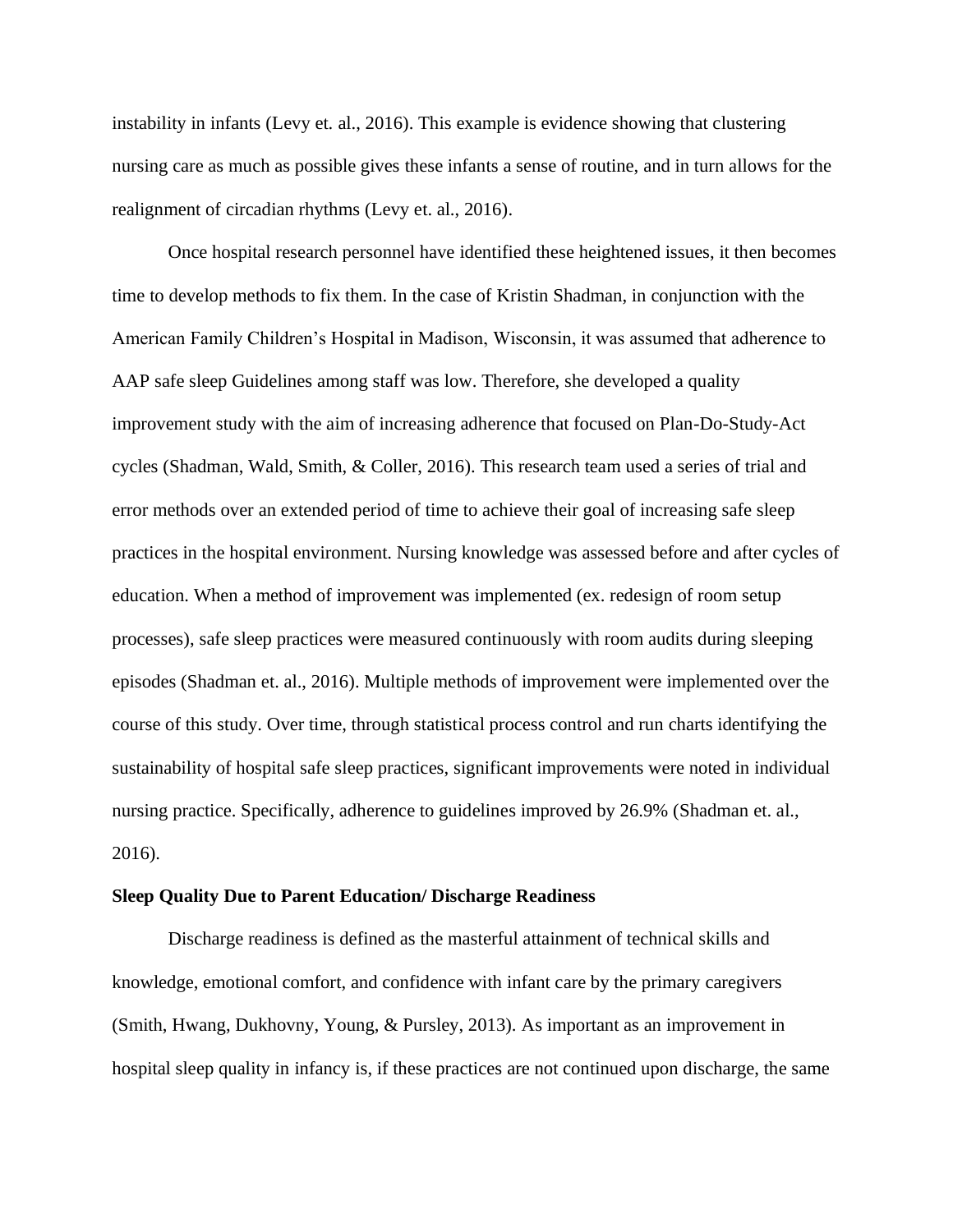developmental issues that have been discussed can persist once again. This is why parental education on safe sleep practices is critical before discharge, as in the case of most cardiac patients, this is most likely the first time in the infant's life that the parents will be solely responsible for their care. "NICU discharge preparation is the process of facilitating comfort and confidence as well as the acquisition of knowledge and skills to successfully make the transition from the NICU to the home" (Smith et. al., 2013). One study conducted at Santa Maria Hospital in Lisbon, Portugal, in an effort to prove that parental education was important, split parents into two groups: those that received education on safe sleep practices, and those that did not (Martins, Oliveira, Salgado, Marques, Oliveira, Oliveira, Rodrigues, & Ferreira, 2018). However, in order to justify the neglect to provide education to half of the participants in this study, the families included were not admitted to a NICU, and were discharged from the hospital days after birth, if not sooner. Through consistent routines followed from the first month of life, children are generally able to synchronize their circadian rhythms. Therefore, in individual education sessions with the first group of parents, sleep information was provided by doctors outlining the importance of sleep for development, the importance of sleep hygiene, and what a normal infant sleep cycle looks like (Martins et. al., 2018). It is physiologically acceptable that children wake up several times during the night. Where the issue of circadian rhythm imbalance lies is when these infants are unable to fall back to sleep by themselves, as this is a skill usually developed by the age of three to six months (Martins et. al., 2018).

When an infant has had health complications that have required their hospital stay to become significantly prolonged, their parents require extensive discharge education to be successful with at-home care. Parents of medically complicated infants may require more time to achieve appropriate discharge readiness because of the complex discharge preparation needed to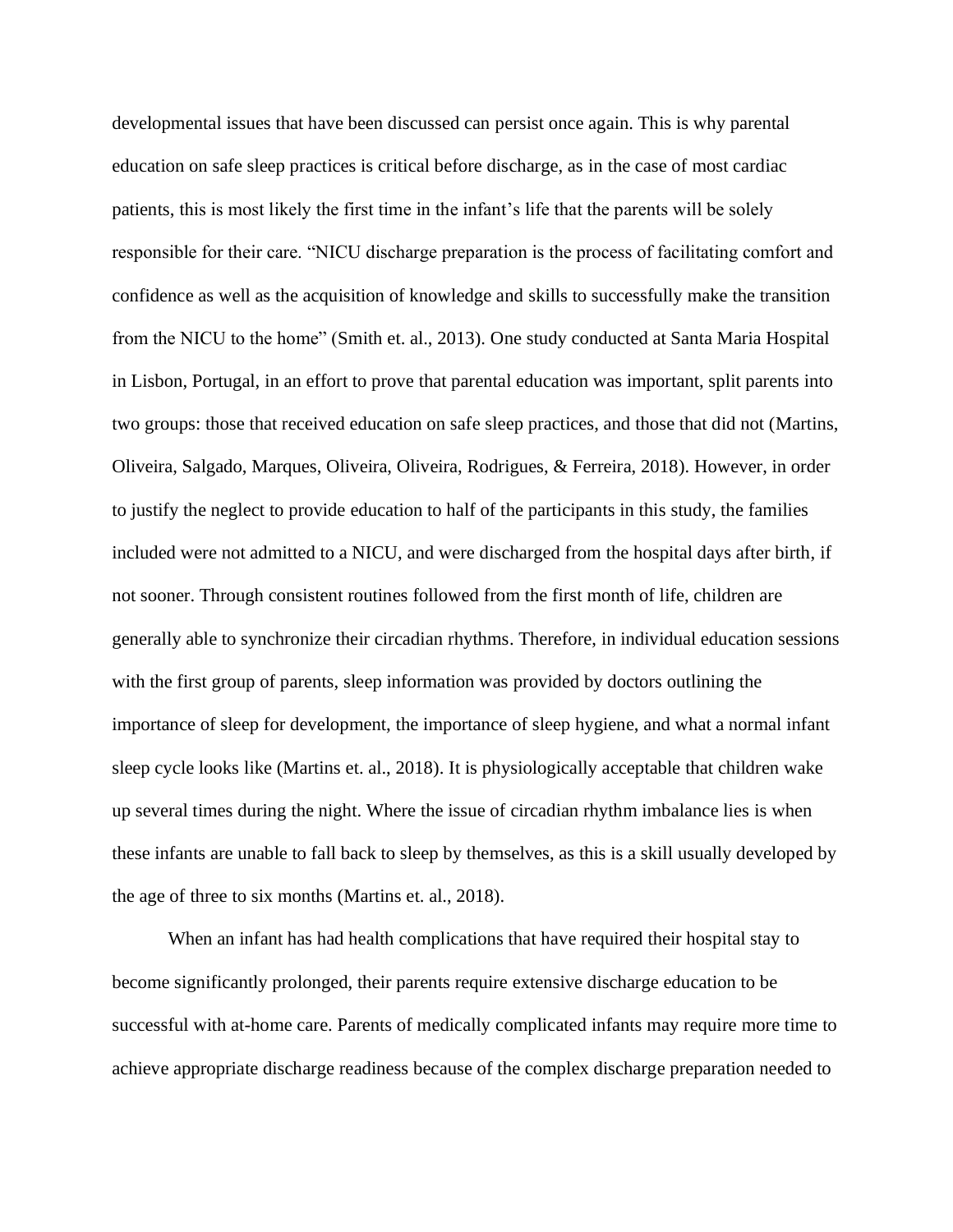handle other medical necessities beyond sleep (Smith et. al., 2013). Several studies have demonstrated that adverse health outcomes of infants are associated with the lack of preparation parents received prior to discharge. In fact, readmission within the first thirty days after discharge has been shown to be partially attributable to inadequate discharge preparation (Smith et. al., 2013). Unfortunately, this further compounds the issues surrounding the benefits of routines in an infant's life. If they are readmitted to the hospital not even a month after they were first released, any progress they may have made in developing proper circadian rhythms and routines is lost, leaving room for missed developmental milestones. Mothers of infants who felt less ready for discharge reported greater difficulty with stress, self-care, coping, obtaining support, and overall adjustment (Smith et. al., 2013). In addition, these mothers have a higher likelihood of bringing their newborn for an emergency room visit. It is important for healthcare providers of infants to remember that while their primary concern is the patient, this is a whole new world for the parents that can be quite unsettling. Healthcare providers need to do their part in educating these new caregivers about proper practices, as it is imperative for the positive health outcome of the infant. Healthcare is a lifelong project that does not cease once a family steps outside the doors of a hospital. Parents must know this, but doctors and nurses should be aware of this too. They want their patients to thrive in the same way that parents are hoping their children are healthy, and this begins with the collaboration between provider and parent.

### **Discrepancy Between Parent-Reported and Hospital Observed Sleep Disturbances**

Despite these common goals and a great effort among healthcare professionals to educate parents to the best of their ability, many parents report that their child is having a great amount of difficulty sleeping upon their return home from a prolonged hospitalization (Taylor, Palka, Grados, Peura, Verdi, & Siegel, 2018). Parent reported sleep disturbances can be associated with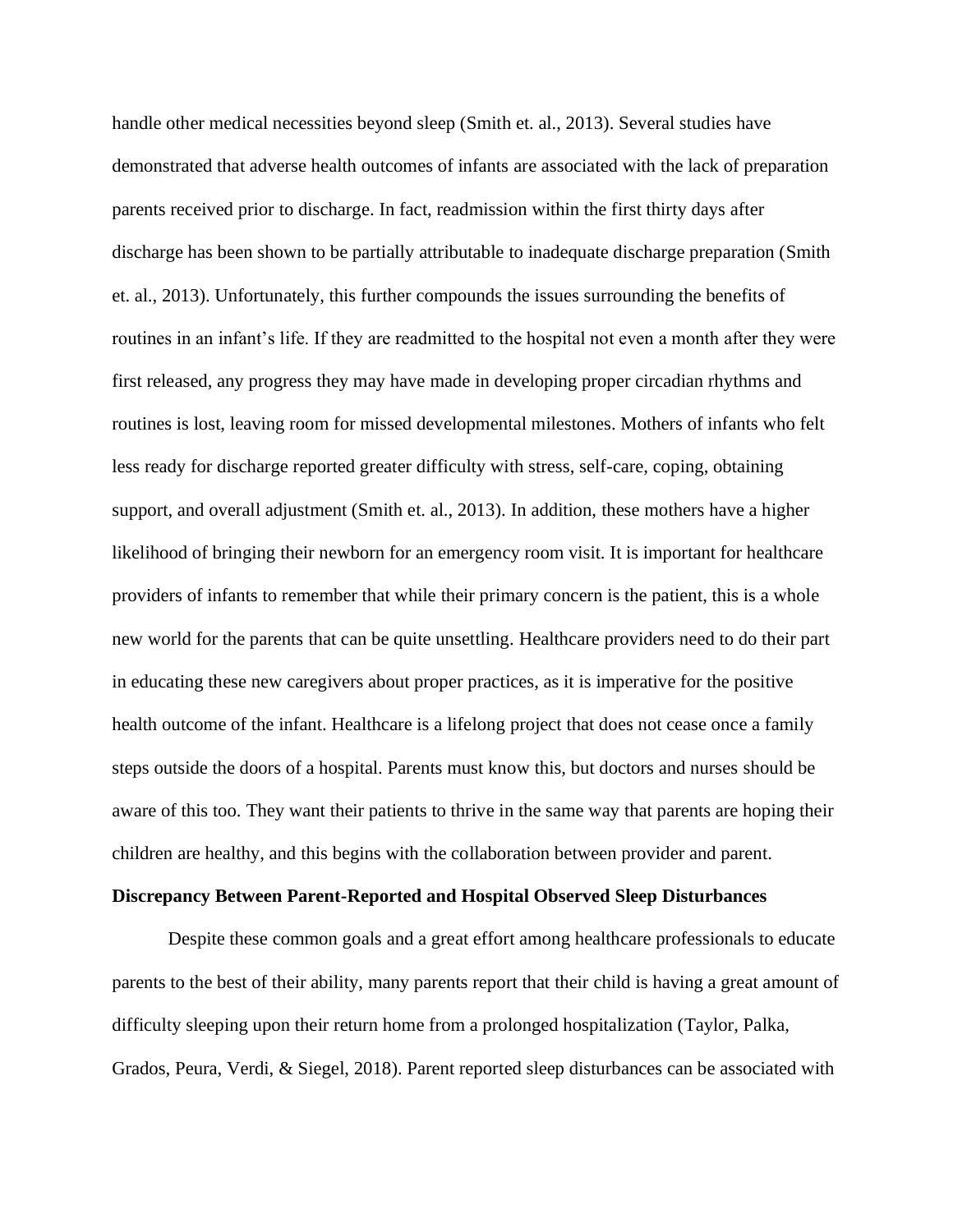greater parental distress and a perception from the parent that the child is difficult (Taylor et. al., 2018). These two impressions of a parent towards their child lead to lower parental self-efficacy, and over time, puts a strain on the relationship between the parent and the child (Taylor et. al., 2018). However, researchers involved with the Children Health Promotion Project in Shanghai, China found that parent-reported sleep disturbances did not predict observed sleep disturbances in the hospital setting (Taylor et. al., 2018).

### **Positioning/ Reflux**

Nurses, especially those who work in the NICU, have an incredibly influential position in the prevention of SIDS and of the education parents receive prior to bringing their child home. The American Academy of Pediatrics lists guidelines for healthcare providers and parents regarding to the practice of safe sleep for infants. These were put into place specifically to decrease the occurrence of SIDS. In order to maintain an open airway and prevent any blockage of this passage during sleep, infants should be placed in their crib in the supine position (flat on their back) with no blankets, no sheets, and no extraneous items in the crib (American Academy of Pediatrics, 2020). The caveat to these guidelines is that when a child is hospitalized for a variety of complex medical reasons, these procedures sometimes must be ignored for a period of time for the overall health of the child. For example, in many cardiac cases, children suffer from reflux post-operatively. The typical remedy for reflux besides medication, is to keep the child elevated while sleeping, so they do not choke if an episode of reflux occurs during sleep. This is where communication can stall between nurses and parents. While the sleeping procedures observed by parents at the bedside may be appropriate for their hospitalized child's medical condition, once the child is discharged home the same procedures may no longer be warranted. The difference between sleeping procedures observed during hospitalization and safe sleep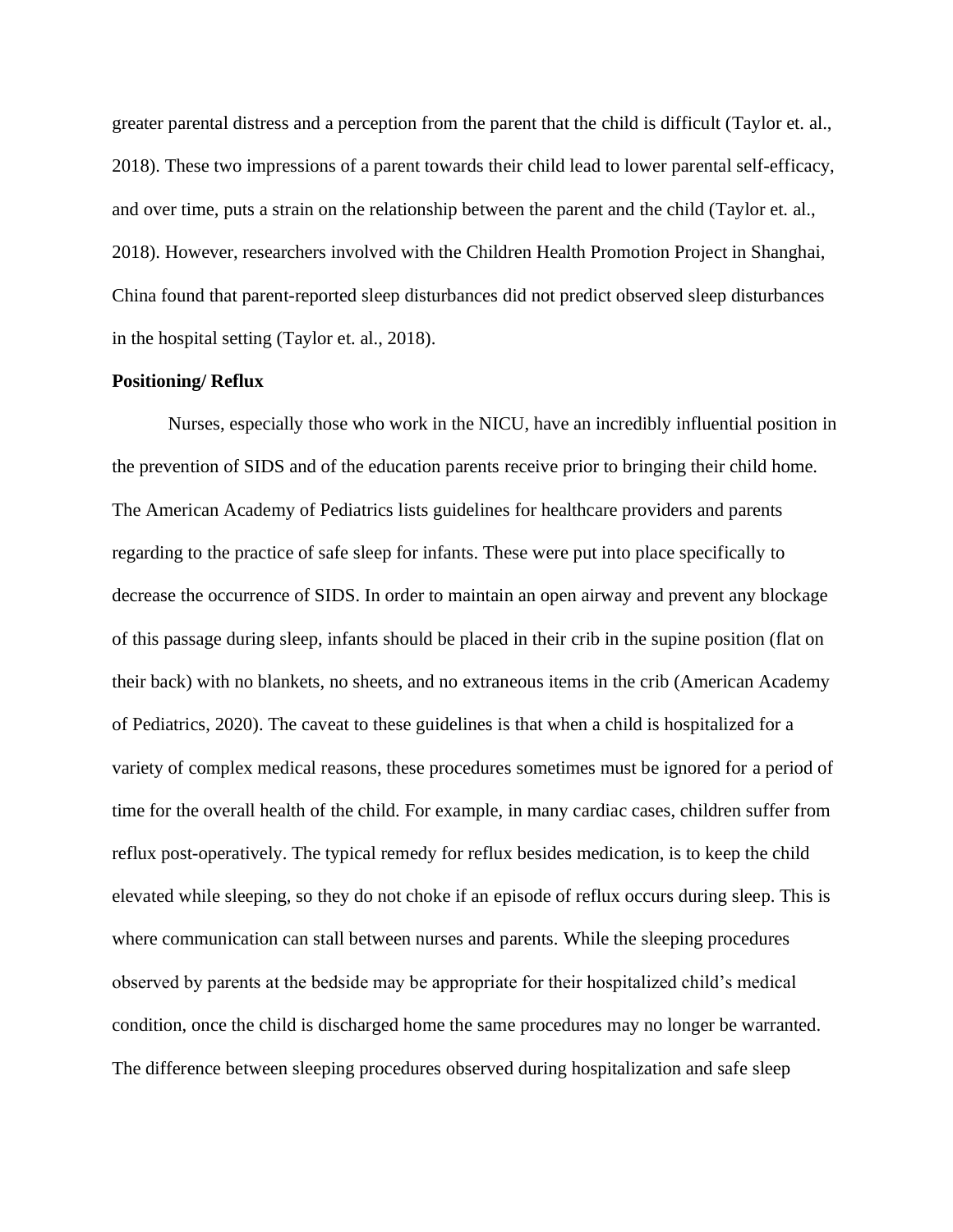procedures that can be practiced at home can become a source of confusion for parents. Nurses do educate parents when discharge is anticipated but parents report confusion when what they are told conflicts with what they have observed at their child's bedside. This raises the question of if there comes a point where nurses could transition the patient to safe sleep practices prior to discharge, or even if these unsafe practices are necessary at all. It comes down to a matter of where the bigger risk lies- the likelihood of SIDS due to a number of unsafe sleep conditions, or the risk of a reflux episode occurring during sleep. In one survey, the most common reason nurses cited to position pre-term infants in the NICU in side-lying or prone positions in a crib was fear of aspiration (29%) (Grazel et. al., 2010).

Many researchers have questioned whether or not reflux is a good enough reason to ignore AAP guidelines for safe sleep (Sarkhy & Thomson, 2017). The literature supporting lifestyle interventions such as position therapy for the management of gastroesophageal reflux disease (GERD) is controversial and may not be necessary (Sarkhy & Thomson, 2017). In fact, the prolonged use of position therapy has been connected to long-term neurological damage (Sarkhy & Thomson, 2017) which is exactly what doctors are trying to minimize especially in children with cardiac conditions. The Journal of Pediatric Gastroenterology and Nutrition released Guidelines for Pediatric Gastroesophageal Reflux Clinical Practice that specifically state "prone positioning decreases the amount of acid esophageal exposure measured by pH probe compared with that measured in the supine position. However, prone and lateral positions are associated with an increased incidence of SIDS. The risk of SIDS outweighs the benefit to prone or lateral sleep position on GER; therefore, in most infants from birth to 12 months of age, supine positioning during sleep is recommended" (Vandenplas et. al., 2009). Many studies have been conducted to determine an optimal alternative to prone positioning, including different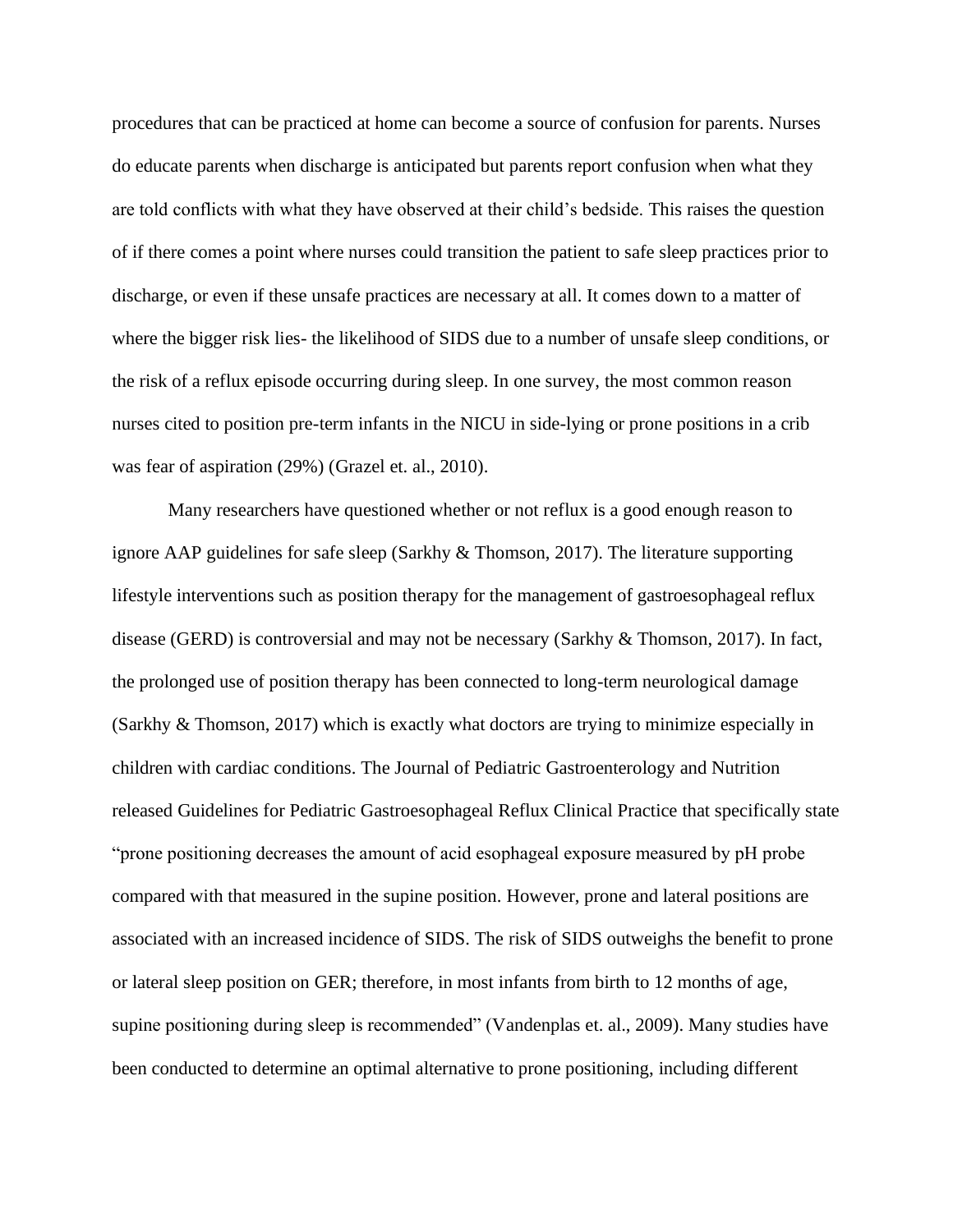nursing positions with the consistency of sleeping flat (Ewer, James, & Tobin, 1999), different levels of head elevation rather than full-body inclines (Tobin, McCloud, & Cameron, 1997), positioning in an infant seat (Orenstein, Whitington, & Orenstein, 1983), and different levels of head elevation while still lying in the prone position (Orenstein, 1990). The overwhelming consensus is that while prone positioning is effective in reducing GERD symptoms, overall, it is not worth the extra effort as SIDS prevention is most important. The study performed in conjunction with this project found that SIDS prevention as the priority, and further corroborates the results that prone positioning is not optimal, therefore, nurses should be required to implement safe sleep procedures well before discharge so as to keep parents involved and on the same page, make them more knowledgeable about the practices that will benefit their child as they go home for the first time, and as a whole, increase the positive health outcomes for children with complex congenital heart defects.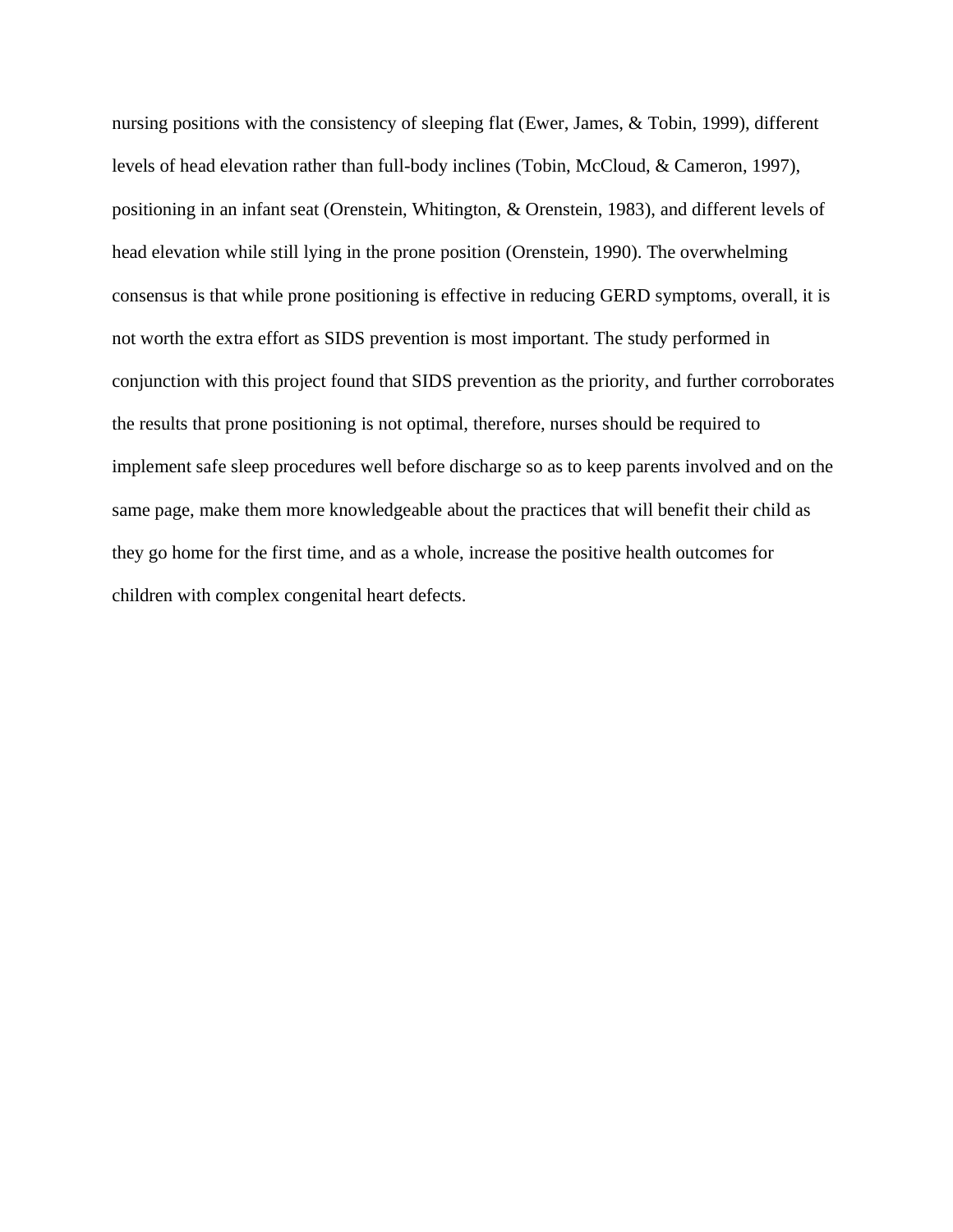### References

- Barnes-Daly, M. A., Fratzke, M. L., Honarmand, K., Watson, P. L. (2019). The importance of good sleep in the ICU. *Society of Critical Care Medicine.*
- Boergrs, J., Koinis-Michell, D. (2010). Sleep and culture in children with medical conditions. *Journal of Pediatric Psychology, 35*(9), 915-926.
- Congenital Heart Defects (CHDs): Data & Statistics. (2019). *Center for Disease Control and Prevention.*
- Eliassen, K. M., Hopstock, L. A. (2011). Sleep promotion in the intensive care unit- A survey of nurses' interventions. *Intensive and Critical Care Nursing, 27*(3), 138-142.
- Ewer, A. K., James, M. E., Tobin, J. M. (1999). Prone and left lateral positioning reduce gastroesophageal reflux in preterm infants. *Archives of Disease in Childhood- Fetal and Neonatal Edition, 81*(3), 201-205.
- Grazel, R., Phalen, A.G., Polomano, R.C. (2010). Implementation of the American Academy of Pediatrics Recommendations to Reduce Sudden Infant Death Syndrome risk in Neonatal Intensive Care Units: An evaluation of nursing knowledge and practice. *Advances in Neonatal Care, 10*(6), 332-342.
- Kudchadkar, S. R., Aljohani, O. A., Punjabi, N. M. (2014). Sleep of critically ill children in the pediatric intensive care unit: A systematic review. *Sleep Medicine Reviews, 18*(2), 103- 110.
- Kudchadkar, S. R., Barnes, S., Anton, B., Gergen, D. J., Punjabi, N.M. (2017). Nonpharmacological interventions for sleep promotion on hospitalized children. *Cochrane Database for Systematic Reviews,* (12).

Levy, J., Hassan, F., Plegue, M.A., Sokoloff, M.D., Kushwaha, J.S., Chervin, R.D., Barks,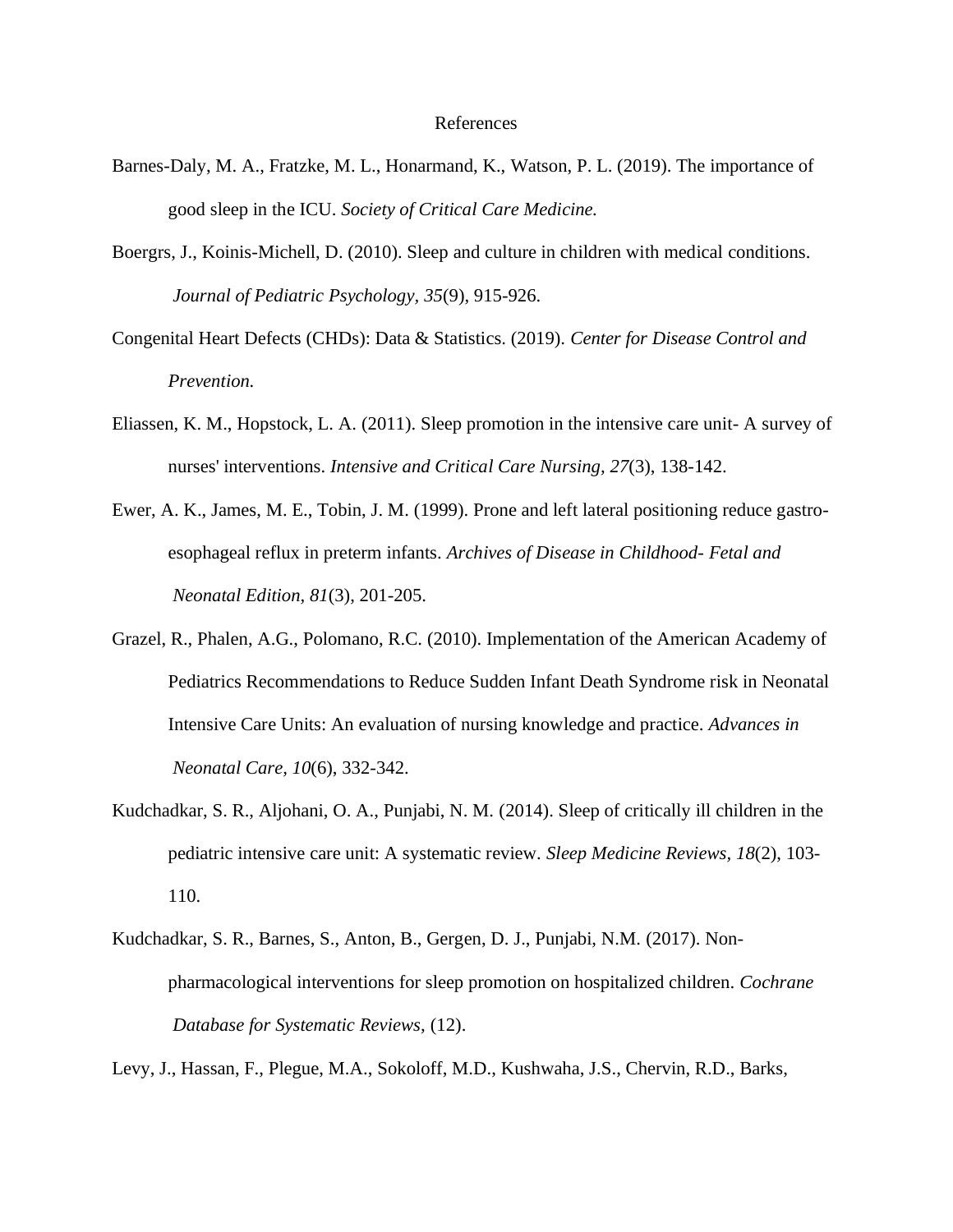J.D.E., Shellhaas, R.A. (2016). Impact of hands-on care on infant sleep in the neonatal intensive care unit. *Journal of Pediatric Pulmonology, 52*(1), 84-90.

- Limperopoulos, C., Majnemer, A., Shevell, M.I., Rohlicek, C., Rosenblatt, B., Tchervenkov, C., Darwish, H.Z. (2002). Predictors of developmental disabilities after open heart surgery in young children with congenital heart defects. *Journal of Pediatrics, 141*(1), 51-58.
- Martins, R.M.A., Oliveira, J.R.A., Salgado, C.C.G., Marques, B.L.S., Oliveira, L.C.F., Oliveira, G.R., … Ferreira, R.T. (2018). Sleep habits in infants: The role of maternal education. *Sleep Medicine, 52,* 138-144.
- Mindell, J.A., Owens, J.A., Carskadon, M.A. (1999). Developmental features of sleep. *Child and Adolescent Psychiatric Clinics of North America, 8*(4), 695-725.
- Orenstein, S. R. (1990). Prone positioning in infant gastroesophageal reflux: is elevation of the head worth the trouble?. *Journal of Pediatrics, 117*(2), 184-187.
- Orenstein, S. R., Whitington, P. F., Orenstein, D. M. (1983). The infant seat as treatment for gastroesophageal reflux. *The New England Journal of Medicine, 309*(13), 760-763.
- Redeker, N.S., Hedges, C. (2002). Sleep during hospitalization and recovery from cardiac surgery. *Journal of Cardiovascular Nursing, 17*(1), 56-68.
- Safe Sleep. (2020). *American Academy of Pediatrics.*
- Sarkhy, A., Thomson, M. (2017). Feeding Changes and Positioning Therapy for Infants. *Esophageal and Gastric Disorders in Infancy and Childhood,* 957-961.
- Shadman, K. A., Wald, E. R., Smith, W., Coller, R. J. (2016). Improving safe sleep practices for hospitalized infants. *American Academy of Pediatrics, 138*(3).
- Smith, V.C., Hwang, S.S., Dukhovny, D., Young, S., Pursley, D.M. (2013). Neonatal intensive care unit discharge preparation, family readiness and infant outcomes: Connecting the